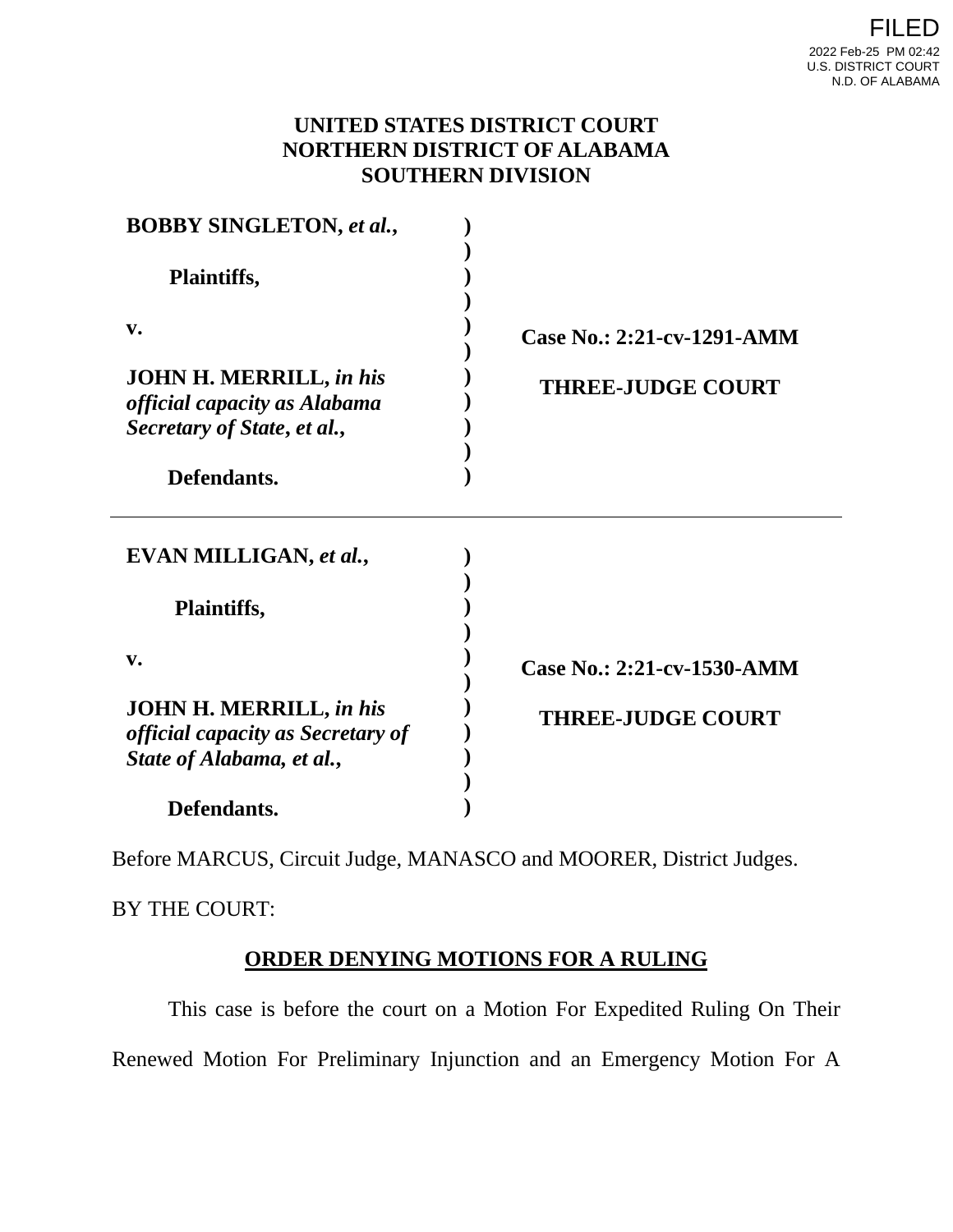Ruling On Their Renewed Motion For A Preliminary Injunction filed by the *Singleton* plaintiffs, and responses filed by Alabama Secretary of State John H. Merrill, Alabama Senator Jim McClendon, and Alabama Representative Chris Pringle ("Defendants"), and plaintiffs in the related cases. *Singleton* Docs. 98, 104, 109, 111; *Milligan* Doc. 135; *Caster* Doc. 127. [1](#page-1-0) For the reasons explained below, we **DENY** the motions.

Alabama's 2021 redistricting plan for its seven seats in the United States House of Representatives includes one majority-Black congressional district, District 7, which has been represented by a Black Democrat since its inception as a majority-Black district in 1992. District 7 became a majority-Black district when a three-judge federal court drew it that way in a ruling that was summarily affirmed by the Supreme Court of the United States. *Wesch v. Hunt*, 785 F. Supp. 1491, 1497– 1500 (S.D. Ala. 1992), *aff'd sub nom. Camp v. Wesch*, 504 U.S. 902 (1992), and *aff'd sub nom. Figures v. Hunt*, 507 U.S. 901 (1993).

<span id="page-1-0"></span><sup>&</sup>lt;sup>1</sup> This case is one of three cases currently pending in the Northern District of Alabama that challenge Alabama's congressional electoral map ("the Plan"). The other two cases are *Milligan v. Merrill*, Case No. 2:21-cv-1530-AMM (which challenges the Plan on statutory and constitutional grounds), and *Caster v. Merrill*, Case No. 2:21-cv-1536-AMM (which challenges the Plan on statutory grounds only). *Singleton* and *Milligan* were consolidated for the limited purpose of expedited preliminary injunction proceedings and heard by this three-judge court. The motion for preliminary injunctive relief in *Caster* (which is pending before Judge Manasco sitting alone) was heard during the consolidated preliminary injunction hearing in *Singleton* and *Milligan*. All parties agreed during the preliminary injunction proceedings that any evidence admitted in one case could be used in any of the three cases unless counsel raised a specific objection. *See Singleton*  Doc. 72-1; *Caster* Doc. 74; Tr. Dec. 20, 2021 Hrg. at 14–17; *Milligan* Doc. 105 at 29. Accordingly, we considered evidence adduced in all three cases.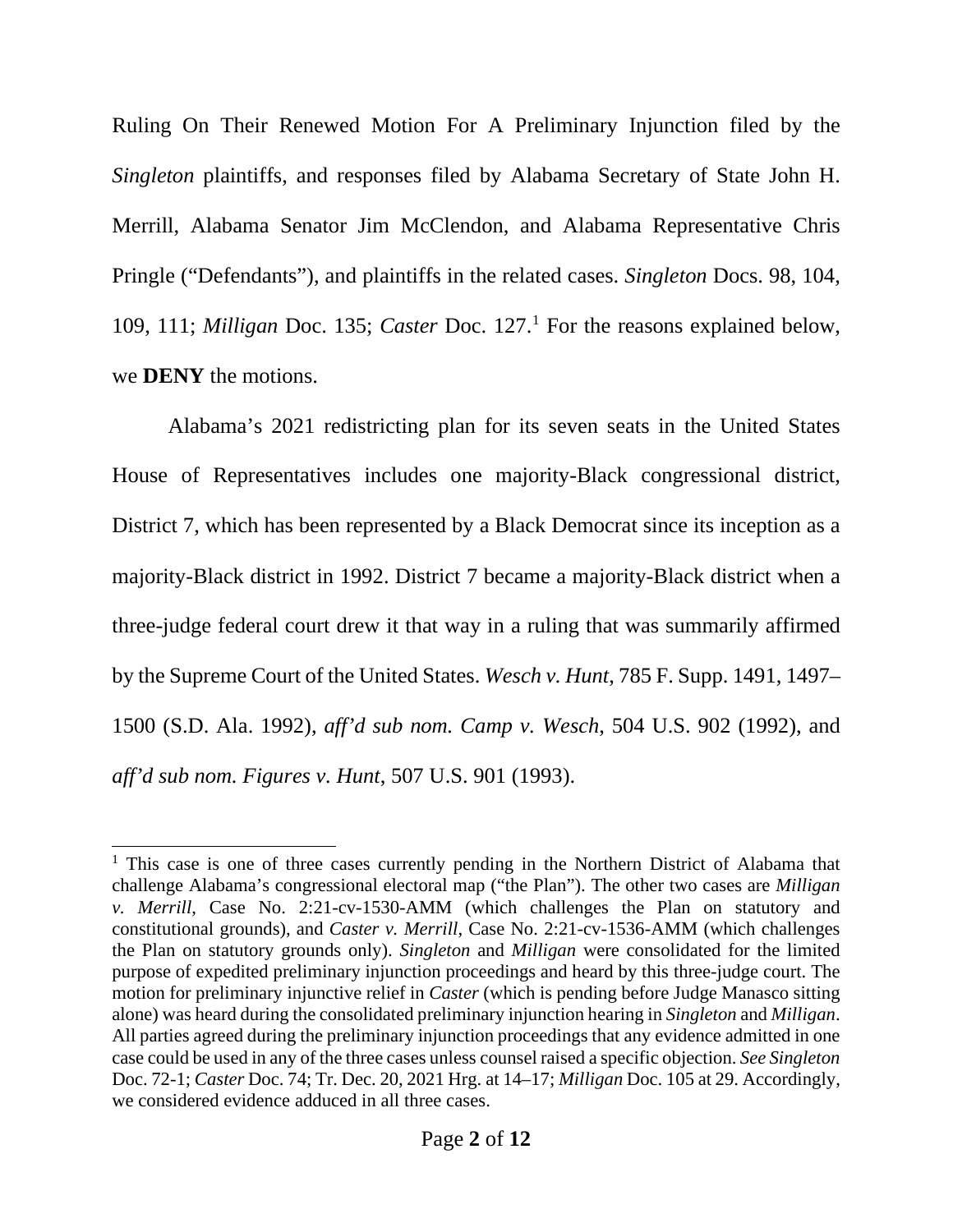The *Singleton* plaintiffs allege that the Plan "intentionally perpetuated the unconstitutional racial gerrymandering" that occurred when the *Wesch* court created District 7 and again after the 2000 and 2010 censuses when the racial composition of that district was materially unchanged. *Singleton* Doc. 15 ¶¶ 1–2. The *Singleton*  plaintiffs allege that the Voting Rights Act of 1965, 52 U.S.C. § 10301, "no longer requires maintenance of a majority-[B]lack Congressional District in Alabama," and that "the State cannot rely on [Section Two of that statute] to justify splitting county boundaries when Districts drawn without racial gerrymandering provide Black voters constituting less than a majority, combined with reliably supportive white voters, an opportunity to elect candidates of their choice." *Id.* ¶ 3.

The *Singleton* plaintiffs assert that new congressional districts must be drawn without splitting counties, which was the "race-neutral" way that Alabama drew Congressional maps from 1822 until 1964. *Id.* ¶¶ 6, 20, 35. The *Singleton* plaintiffs propose a congressional districting plan for the 2022 election that they allege "eliminates these racial gerrymanders" by drawing district lines solely on county lines without diminishing Black voters' "opportunity to elect the candidates of their choice." *Id.* ¶¶ 42–43, 53. The *Singleton* plaintiffs call their proposed map the "Whole County Plan." *Id.* ¶ 43. Senator Singleton sponsored the Whole County Plan in the Legislature, which rejected it. *Id.* ¶¶ 47–48.

The *Singleton* plaintiffs assert claims in two counts. In Count I, they allege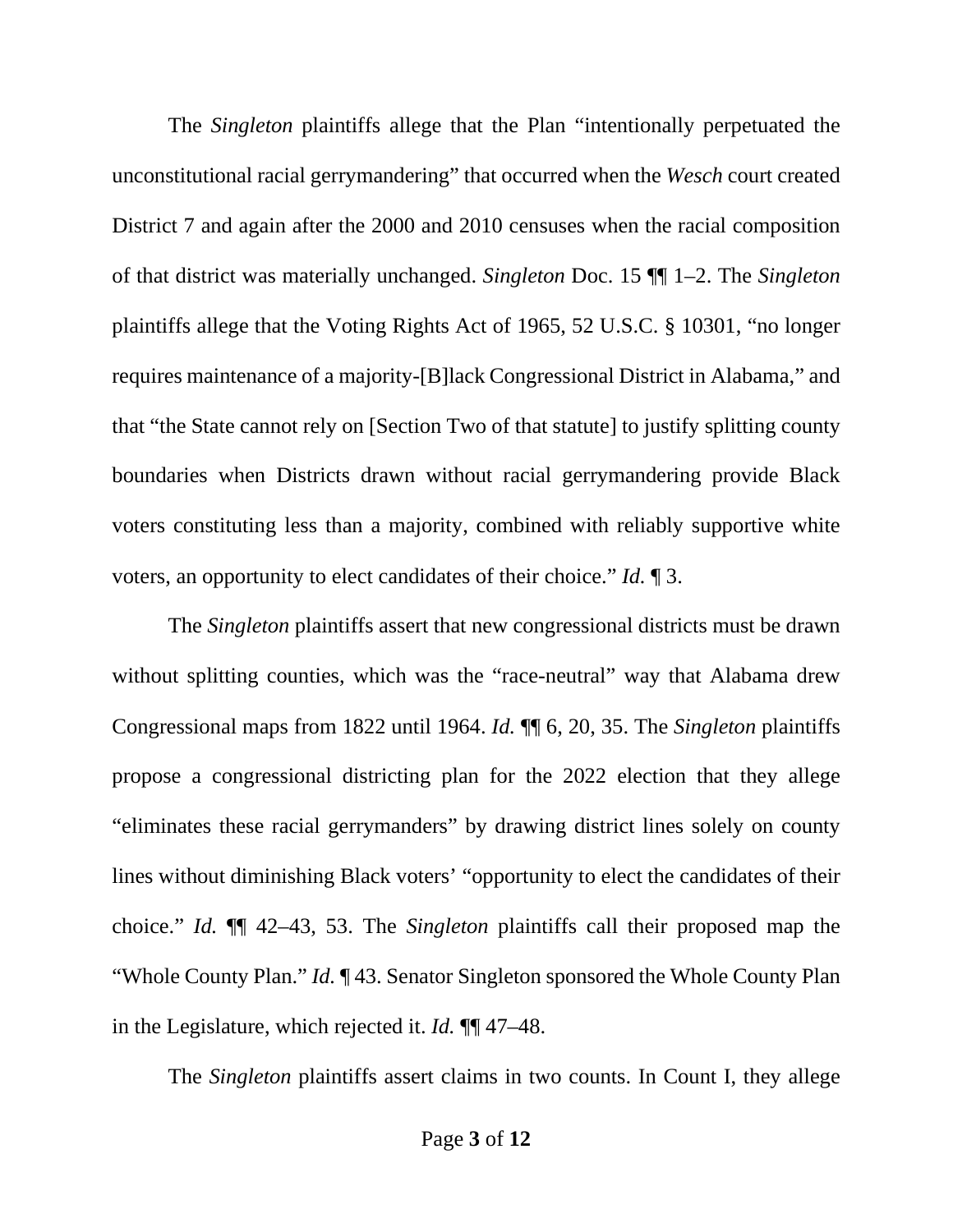that the Plan "is racially gerrymandered, in violation of the Equal Protection Clause of the Fourteenth Amendment and Article I, § 2 of the Constitution of the United States." *Id.* ¶ 56. In Count II, they assert that the state violated the Fourteenth and Fifteenth Amendments because the districts in the Plan were drawn (and the Whole County Plan was rejected) to intentionally discriminate against Black voters. *Id.* ¶¶ 75–79. The *Singleton* plaintiffs' motion for preliminary injunctive relief pertained only to Count I. *Singleton* Doc. 57 at 8.[2](#page-3-0) We were not asked to address the claim asserted in Count II at the preliminary-injunction stage of these proceedings.

The *Singleton* plaintiffs' motion for a preliminary injunction asserts that those plaintiffs are substantially likely to succeed on their gerrymandering claim because recent Supreme Court precedents "hold that Section 2 of the Voting Rights Act cannot justify the perpetuation of a racially gerrymandered, majority-Black Congressional district when a legislature had no reason to believe that such a district was necessary to give Black voters the opportunity to elect the candidate of their choice." *Singleton* Doc. 57 at 9. The *Singleton* plaintiffs assert that because District 7 was and is a racial gerrymander (and relatedly, District 2 is a racial gerrymander), it is subject to strict scrutiny and is not narrowly tailored to further a compelling government interest. This is so, they claim, because the Legislature "not only failed

<span id="page-3-0"></span> $2$  Page number pincites are to the CM/ECF page number that appears in the top right-hand corner of each page, if such a page number is available.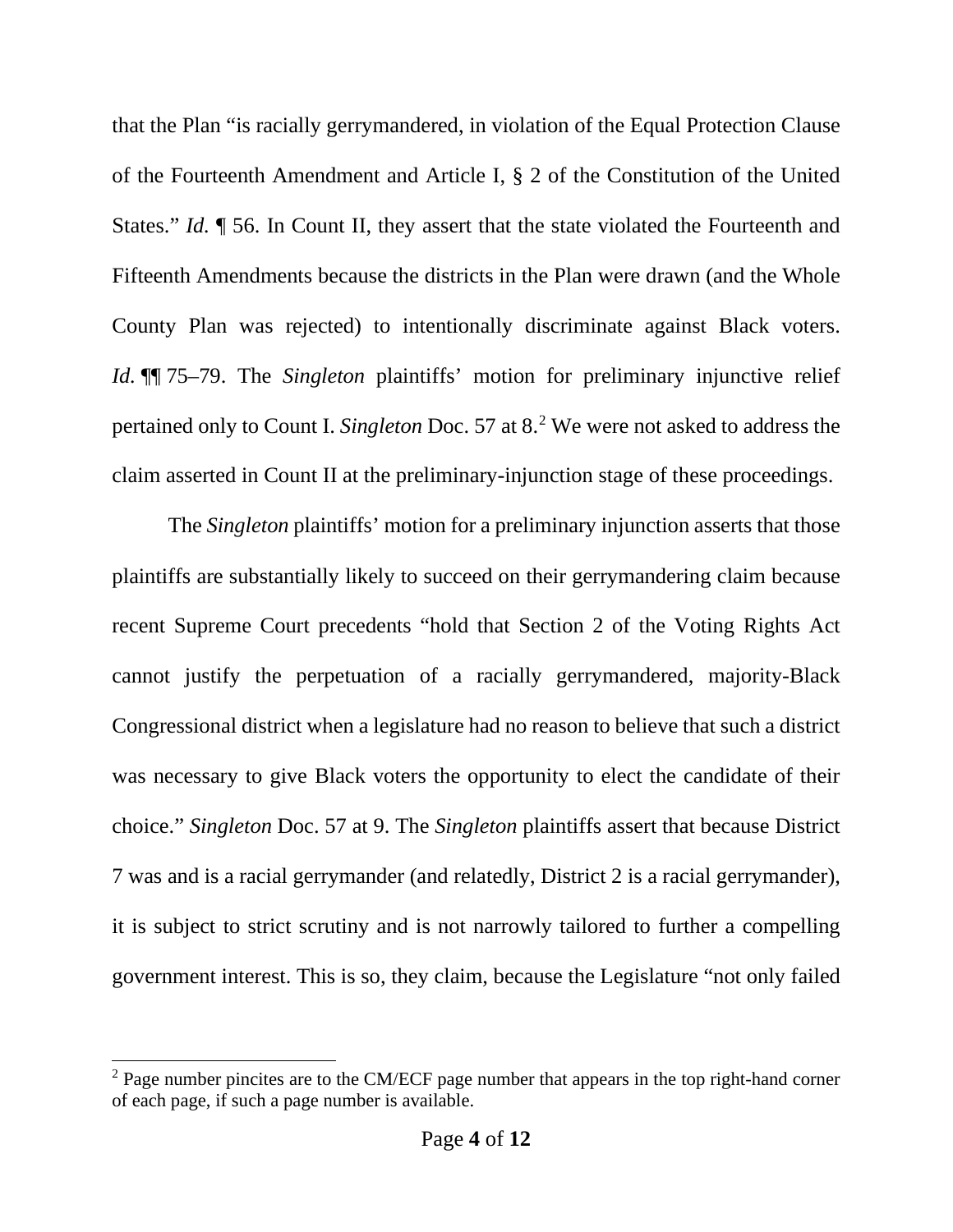to perform any analysis that would have indicated that a single majority-Black district was necessary, but also absolved itself of any substantial involvement in the drawing of the plan, which it left to [the state cartographer] and Alabama's Congressional delegation." *Id.* at 9, 25–29.

The *Singleton* plaintiffs also assert that Secretary Merrill stipulated that race was the predominant factor when District 7 was drawn in 1992 and conceded in an earlier lawsuit that because District 7 is racially gerrymandered, it would not be constitutional if drawn for the first time today. *Id.* at 13, 22.

After an extensive evidentiary hearing, on January 24, 2022, this three-judge court issued a preliminary injunction barring Secretary Merrill from conducting congressional elections according to the Plan. We concluded that the *Milligan*  plaintiffs are substantially likely to establish that the Plan violates Section Two. *Milligan* Doc. 107 at 4.[3](#page-4-0)

In that order, we observed that "[a]lthough the parties in *Singleton* . . . filed extensive stipulations of fact for purposes of the preliminary injunction proceedings, *Singleton Docs.* 47, 70, numerous facts remain in dispute, ... and the constitutional issues are 'complicated.'" *Id.* at 216 (quoting *Abbott v. Perez*, 138 S. Ct. 2305, 2314 (2018)). We recited the "'fundamental and longstanding principle of judicial

<span id="page-4-0"></span><sup>&</sup>lt;sup>3</sup> A simultaneous order was issued in *Caster* by Judge Manasco alone which made the same finding in that case.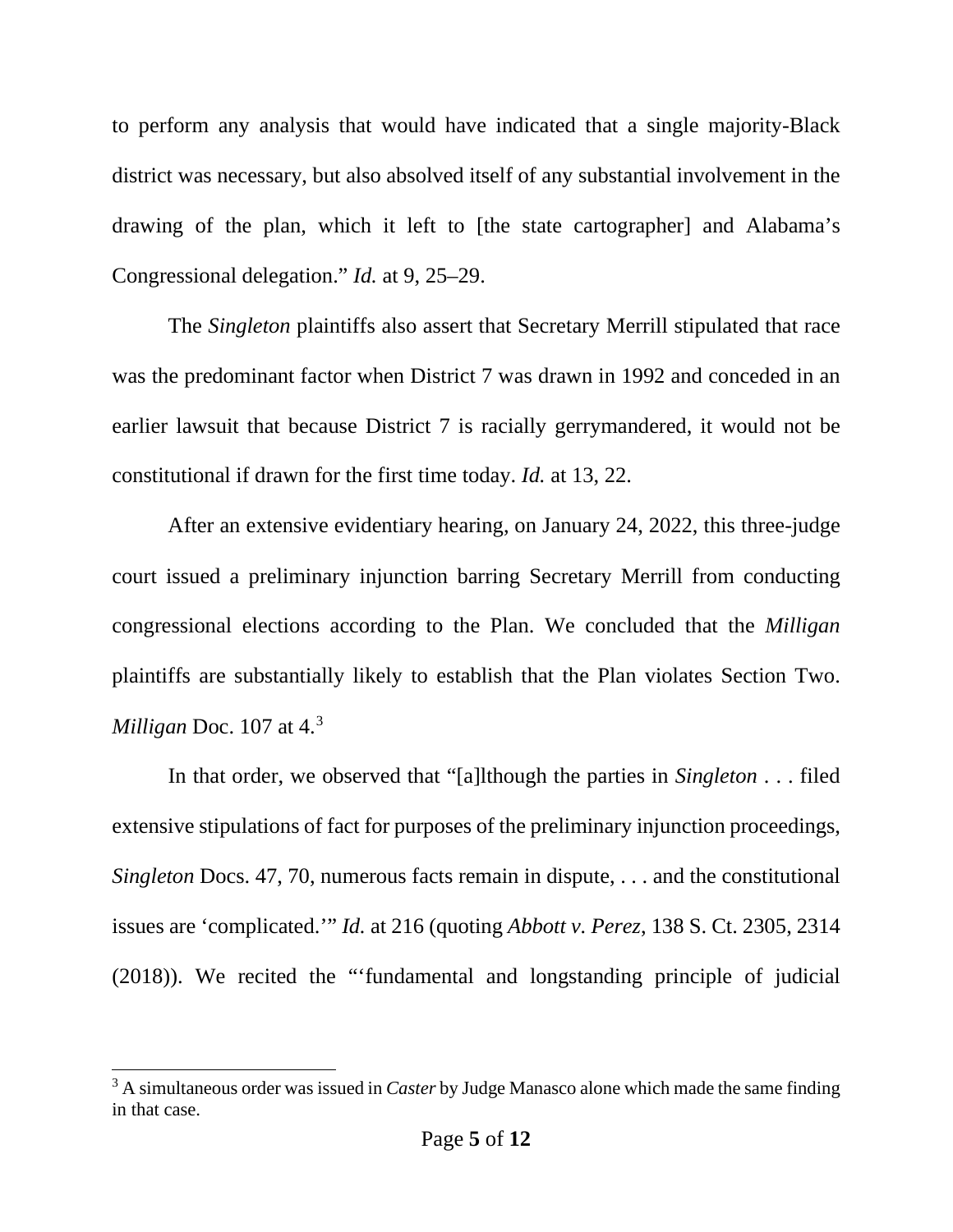restraint [that] requires that [we] avoid reaching constitutional questions in advance of the necessity of deciding them.'" *Id.* at 7 (quoting *Lyng v. Nw. Indian Cemetery Protective Ass'n*, 485 U.S. 439, 445 (1988), and citing *League of United Latin Am. Citizens v. Perry* ("*LULAC*"), 548 U.S. 399, 442 (2006), and *Thornburg v. Gingles*, 478 U.S. 30, 38 (1986)). We explained that the "canon of constitutional avoidance has particular salience when a court considers (as we do here) a request for equitable relief and . . . is commonly applied by three-judge courts in redistricting cases that involve both constitutional and statutory claims." *Id*. at 216–217 (citations omitted). We held that "[f]or th[o]se reasons, in the light of our decision to issue a preliminary injunction on statutory grounds, and because Alabama's upcoming congressional elections will not occur on the basis of the map that is allegedly unconstitutional, we decline to decide the constitutional claims asserted by the *Singleton* . . . plaintiffs at this time." *Id*. at 216. Accordingly, we reserved ruling on those claims.

Defendants appealed our order issuing a preliminary injunction. On February 7, 2022, the Supreme Court noted probable jurisdiction in *Milligan*, granted certiorari before judgment in *Caster*, and in a split decision stayed our preliminary injunction "pending further order of the Court." *Singleton* Doc. 104-1 at 2.

Two of the justices concurring in the stay order wrote specially to observe that "[t]he stay order does not make or signal any change to voting rights law, . . . but instead simply stays the District Court's injunction *pending a ruling on the merits.*"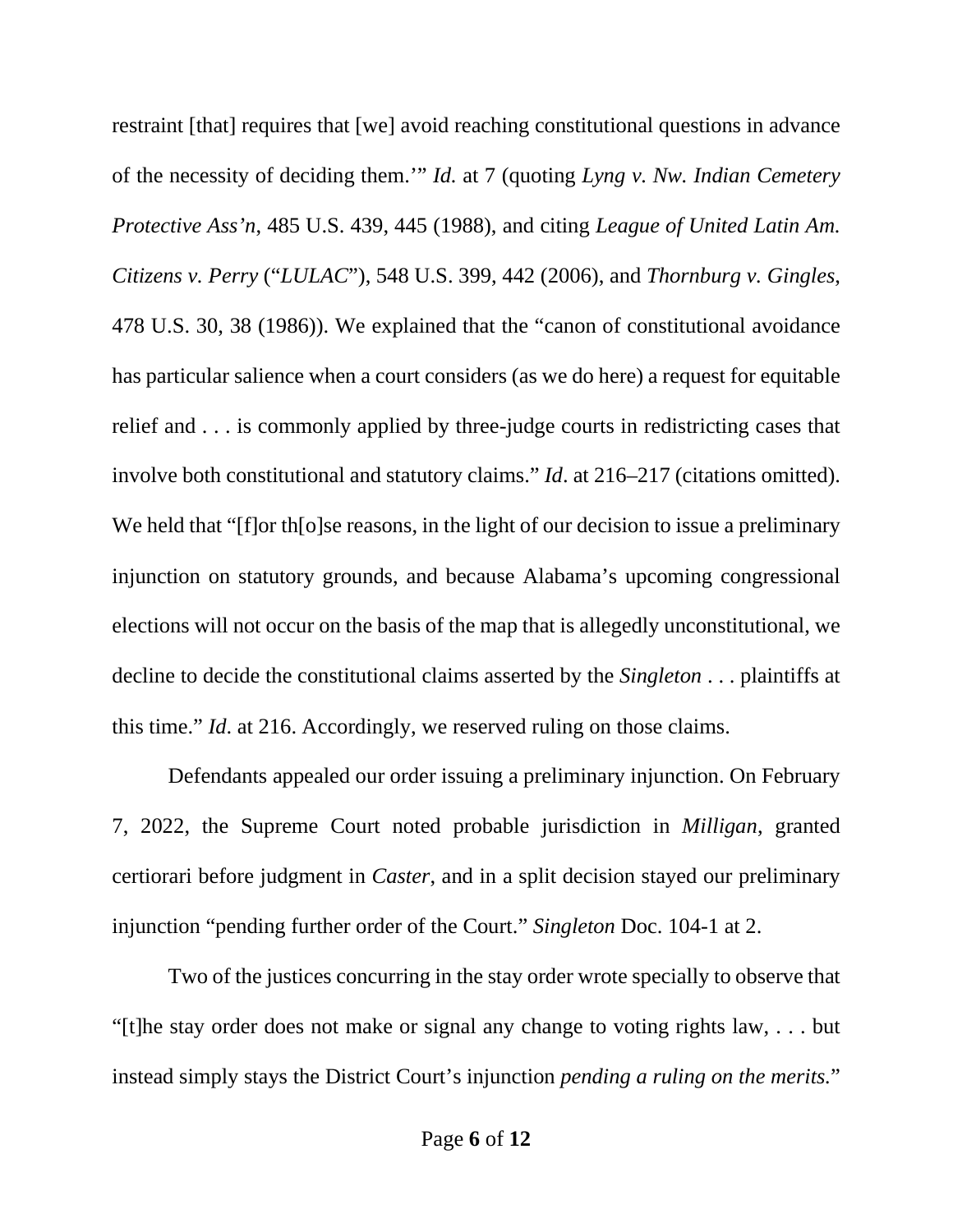Doc. 104-1 at 3 (emphasis in original). According to those justices, the question on the merits "is whether a second majority-minority congressional district . . . is required by the Voting Rights Act and not prohibited by the Equal Protection Clause." *Id*. at 6-7. Those justices wrote that "the imminence of the election and the inadequate time to resolve the factual disputes . . . necessit[ates] allow[ing] the election to proceed without an injunction." *Id*. at 8 (internal quotation marks omitted).

Four justices dissented. In their view, we correctly applied existing governing standards for vote dilution claims under Section 2. *See* Doc. 104-1 at 9, 11-12. Three of those justices believed that the stay order signaled that "the way Section 2 plaintiffs have for decades—and in line with [Supreme Court] caselaw—proved vote-dilution claims" was likely about to change. *Id*. at 21.

The following day, on February 8, 2022, the *Singleton* plaintiffs filed the motion before the court, observed that absent the preliminary injunction they seek, Alabama's 2022 Congressional election will occur according to the Plan, and asserted that "there is no reason for this Court to continue to defer ruling on the Singleton Plaintiffs' gerrymandering claim." Doc. 104 at 1.

Defendants oppose the motion on the ground that the election is imminent and that if the question whether the Plan complied with the Equal Protection Clause (while simultaneously complying with the Voting Rights Act) was complicated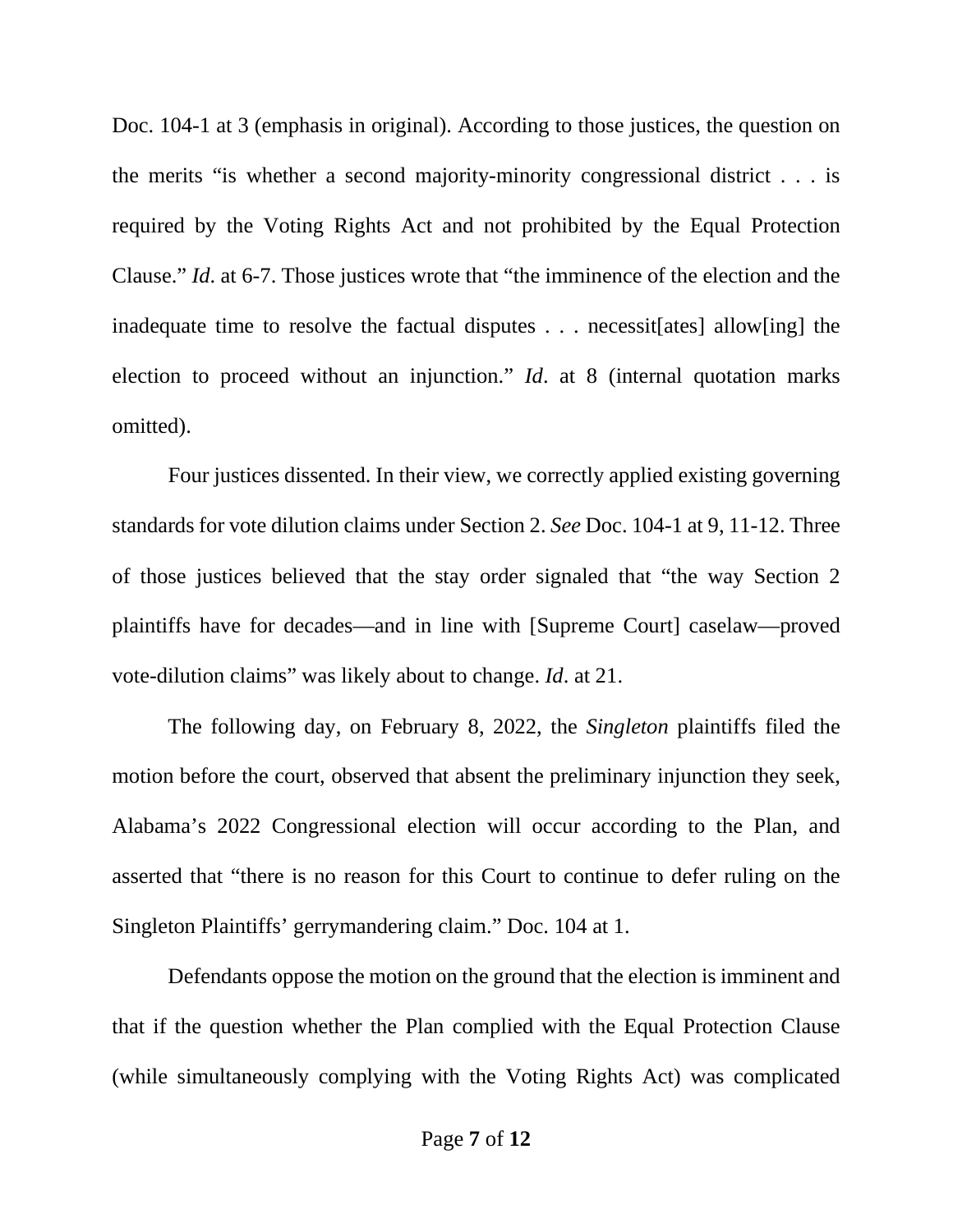before the Supreme Court stayed our preliminary injunction, the stay order did not simplify it; rather, the stay order counsels that we "await further guidance from the Supreme Court" before reaching the constitutional question. *Singleton* Doc. 109 at 2–3. The Defendants added that the questions now before the Supreme Court in *Milligan* and *Caster* are "intertwined" with what the Equal Protection Clause requires and what it forbids.

The *Milligan* plaintiffs—who also challenge the Plan on constitutional grounds—oppose the *Singleton* plaintiffs' motion because "consideration of the racial gerrymandering and other constitutional claims . . . will be aided by a fuller evidentiary record" and likely will be impacted by the Supreme Court's upcoming decision on the Section 2 claims. *Milligan* Doc. 135 at 1–2 & n.1. The *Caster* plaintiffs oppose the *Singleton* plaintiffs' motion because "Defendants' notice of appeal divested [this] . . . court of jurisdiction with respect to the preliminary injunction proceedings in both *Milligan* and *Singleton*." *Caster* Doc. 127 at 2 (emphasis omitted).

On February 16, 2022, the *Singleton* plaintiffs filed a reply in which they made several arguments in support of their motion. *Singleton* Doc. 111. *First*, the *Singleton* plaintiffs assert that "the Supreme Court's decision, which does not explain its reasoning, does not control the outcome of the *Singleton* Plaintiffs' motion for a preliminary injunction." *Id*. at 3. *Second*, the *Singleton* plaintiffs assert that we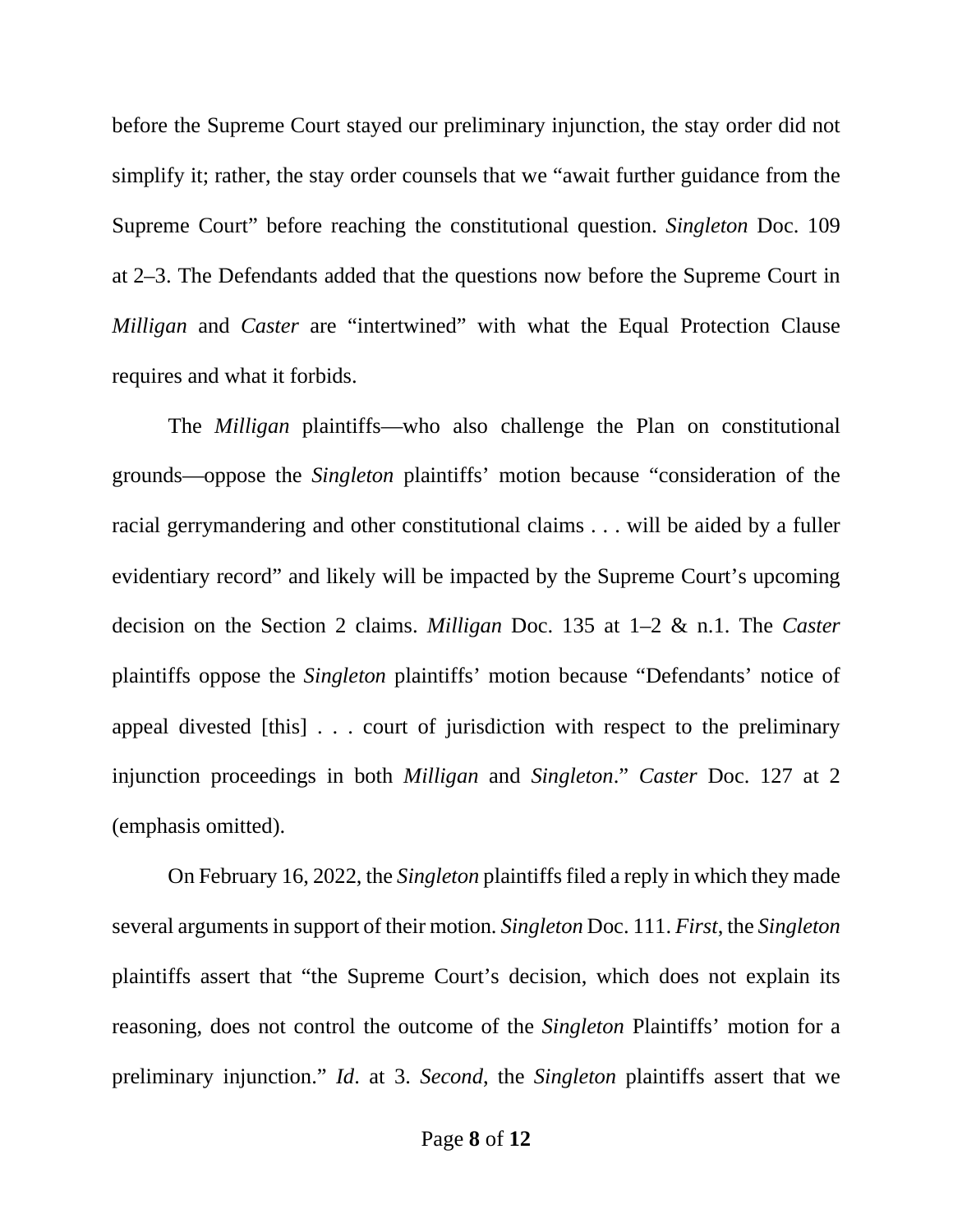should rule on their motion now because the remedy they seek "can be implemented more quickly and easily than the remedy" ordered in the preliminary injunction, so the calculus that determines whether it is too close to election time to issue an injunction is different here than it was in *Milligan*. *Id*. at 4. *Third*, the Singleton plaintiffs assert that if we do not rule on their motion for preliminary injunction before the Supreme Court considers the appeal of our preliminary injunction, the Supreme Court will decide the case "with blinders on" because the *Singleton* plaintiffs are not participating in the appeal. *Id*. at 5–6. *Fourth*, the Singleton plaintiffs assert that we should rule on their motion now because the law and the facts are "simple." *Id*. at 8. And *fifth*, the Singleton plaintiffs assert that there is no jurisdictional bar because "[n]o notice of appeal was filed on the Singleton docket" and the appeal "'divest[ed] the district court [only] of its control *over those aspects of the case involved in the appeal*.'" *Id*. at 10 (quoting *Griggs v. Provident Consumer Discount Co.*, 459 U.S. 56, 58 (1982)) (emphasis in brief).

We deny the *Singleton* plaintiffs' emergency motion for a ruling for several reasons. *First*, as we explained in our preliminary injunction, "federal law impose[s] complex and delicately balanced requirements regarding the consideration of race" in congressional redistricting—the Equal Protection Clause "restrict[s] the use of race in making districting decisions," but the Voting Rights Act "often insists that districts be created precisely because of race." *Abbott*, 138 S. Ct. at 2314. Indeed,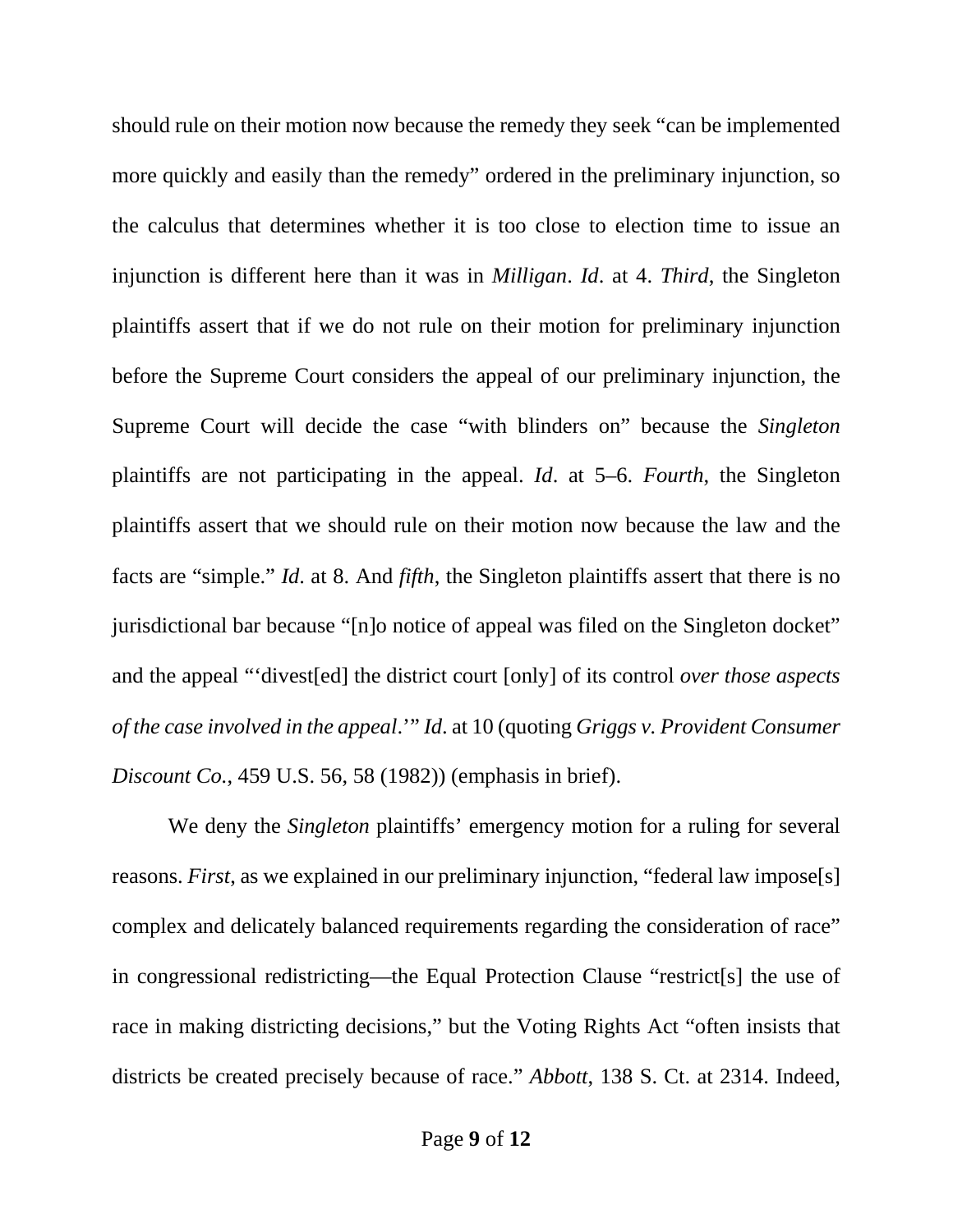the *Singleton* plaintiffs acknowledged that the proper interpretation of Section 2 can be determinative of the merits of their constitutional claim. They asserted that they are substantially likely to succeed on their claim because recent Supreme Court precedents "hold that Section 2 of the Voting Rights Act cannot justify the perpetuation of a racially gerrymandered, majority-Black Congressional district when a legislature had no reason to believe that such a district was necessary to give Black voters the opportunity to elect the candidate of their choice." *Singleton* Doc. 57 at 9. We do not share the *Singleton* plaintiffs' view that their constitutional claim is simple and their motion for preliminary injunction must be decided now, before the Supreme Court can weigh in on the "complex and delicately balanced requirements" that are relevant to the merits of the claim and the relief the *Singleton* plaintiffs seek. Indeed, as we explained when we first reserved ruling on the *Singleton* plaintiffs' constitutional claims, the constitutional issues are complicated, and that reality has not changed.

*Second*, as we also explained when we first reserved ruling, numerous facts relevant to the constitutional issues are disputed and not yet fully developed, *Milligan* Doc. 107 at 216, and that reality has not changed either. Indeed, the *Milligan* plaintiffs, who also challenge the Plan on constitutional grounds, oppose the *Singleton* plaintiffs' emergency motion for a ruling on precisely this ground. *Milligan* Doc. 135 at 1–2 & n.1.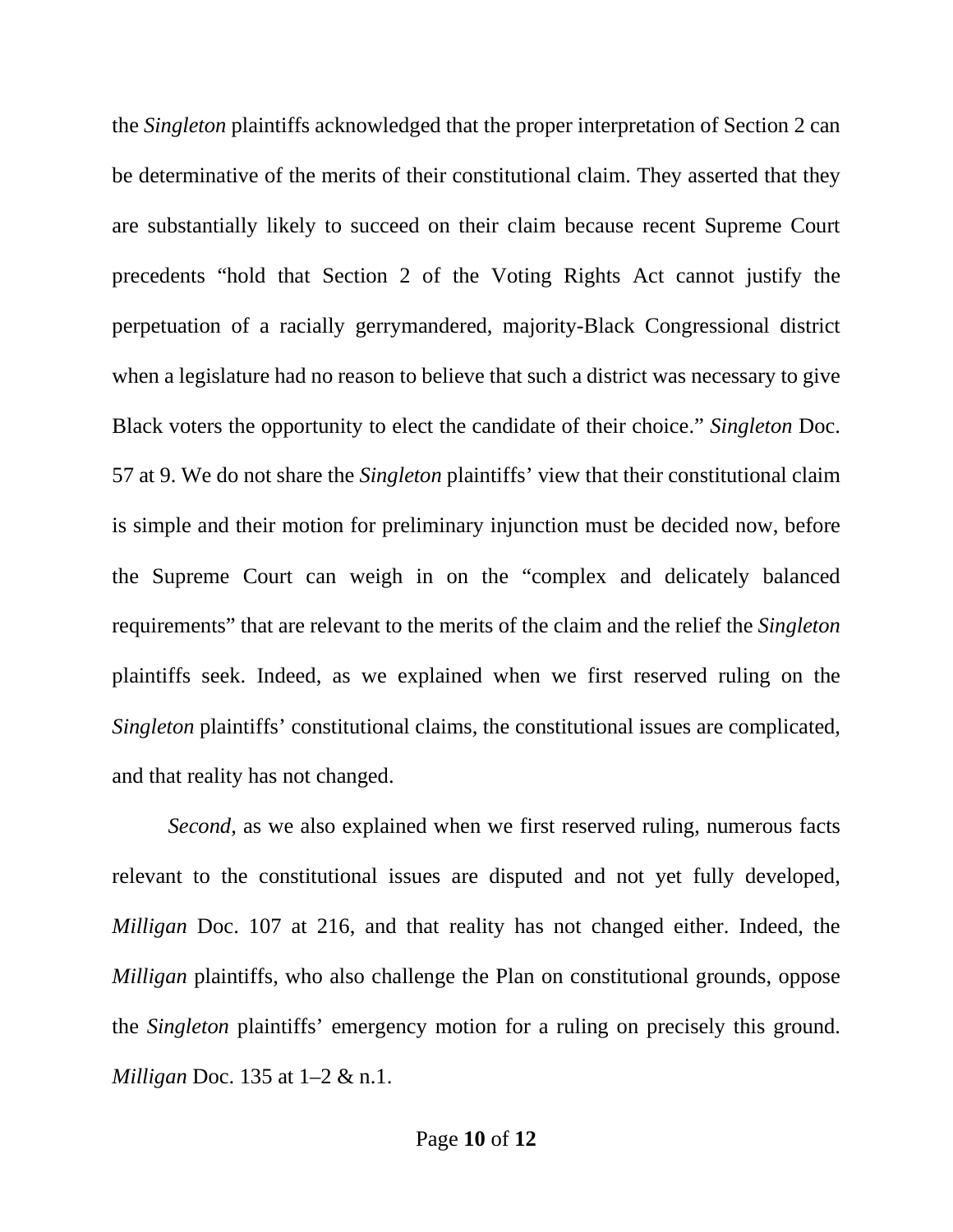*Third*, the constitutional issues turn in large part on what the Alabama Legislature intended when it enacted the Plan, and the evidentiary record on those issues (in both *Singleton* and *Milligan*) is disputed and not yet fully developed. Accordingly, even if we were inclined to rule preliminarily on the constitutional issues the *Singleton* plaintiffs raise (and we are not), our consideration would benefit from further evidentiary development.

*Fourth*, at least two members of the Supreme Court expressed concern that the preliminary injunction entered more than a month ago was then too late (because the primary election is coming too soon) to bar the Defendants from conducting the upcoming congressional election according to the Plan. We cannot help but observe that with the passage of time, that concern has become more substantial, not less.

And finally, we adhere to our view that we should not decide any constitutional claims before we must. Accordingly, we continue to reserve ruling on the *Singleton* plaintiffs' motion for a preliminary injunction, and the Emergency Motion For A Ruling On Their Renewed Motion For A Preliminary Injunction filed by the *Singleton* plaintiffs is **DENIED**. *Singleton* Doc. 104. For the same reasons, the Singleton Plaintiffs' Motion For Expedited Ruling On Their Renewed Motion For Preliminary Injunction also is **DENIED**. *Singleton* Doc. 98.

**DONE** and **ORDERED** this 25th day of February, 2022.